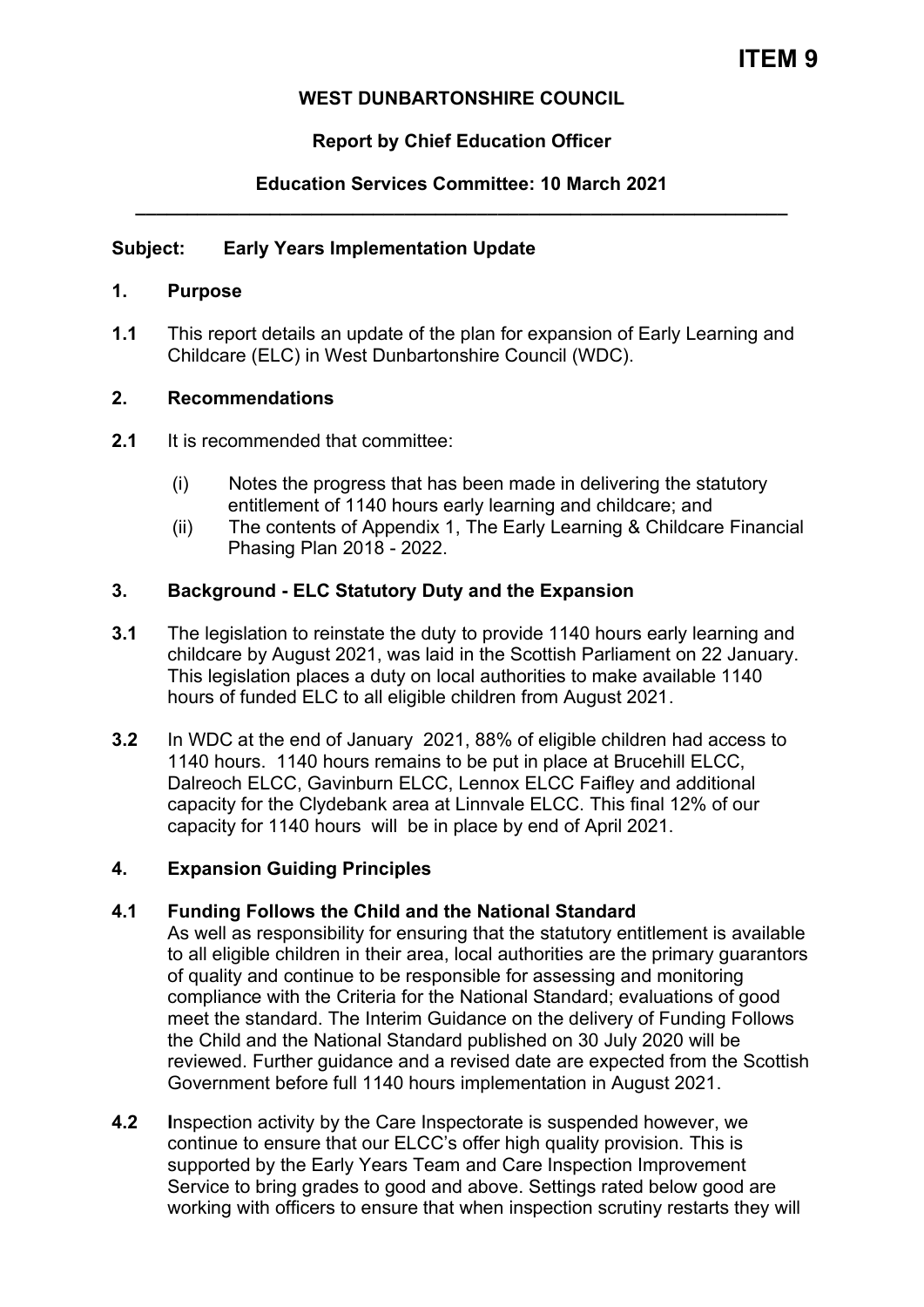achieve evaluations of good or better. The scrutiny by Care Inspectorate during the pandemic has focussed on Covid safe practices, engagement with families, learning at home and wellbeing of children. The Care Inspectorate report that all services that they have scrutinised remotely are meeting the expected standard.

## **5. Main Issues**

- **5.1** The Scottish Government delivery assurance team will continue engagement to support councils in implementing their expansion plans. All Councils are working towards 1140 hours universal provision. In January, 15 Councils were delivering 1140 hours to all families.
- **5.2** In West Dunbartonshire, the delay in delivery of 1140 hours was disappointing for families who had expected the offer of 1140 hours for eligible two year olds and all three and four year olds in August 2020. Capacity has still to be created for 288 children who are yet to receive 1140 hours.
- **5.3** Building work at the remaining building projects: Dalreoch, Gavinburn, and Dalmonach is due for completion by end of March. Linnvale ELCC will be refurbished to provide additional flexibility for the Clydebank area. Staff have been recruited and provision will be set up as soon as the services are registered with the Care Inspectorate.
- **5.4** Partner providers of 1140 hours early learning and childcare who opened during lockdown from December 2020 to February 2021 for vulnerable children and children of key workers, will be provided with a grant through a Temporary Restrictions Fund. This grant is to protect their business and ability to continue to deliver a service on reopening, The fund will be administered by the Council. The services eligible include day care of children's services, out of school care providers, and childminders with more than twelve children. Payments will be made for the restrictions period.
- **5.5** Childminders in partnership with the council were not subject to the same temporary restrictions as day care of children providers and were able to remain open from December to February. It is recognised however, that childminders would benefit from additional funding as they too may have been financially impacted by the pandemic. Grants of between £500 and £1,000 will be made to eligible childminding providers. The Scottish Childminding Association (SCMA) will administer this scheme. The Council scheme for childminders received ten applications for the recovery grant which were all awarded.

## **6. People Implications**

**6.1** As previously reported a high quality, diverse and well-qualified professional workforce is key to delivering the expansion. Recruitment plans for the remaining projects are near completion.

## **7. Financial and Procurement Implications**

**7.1** As reported previously to ensure that it is protected for investment in early learning and childcare, the multi-year funding package for expansion is allocated through a specific grant. There are no changes to the multi-year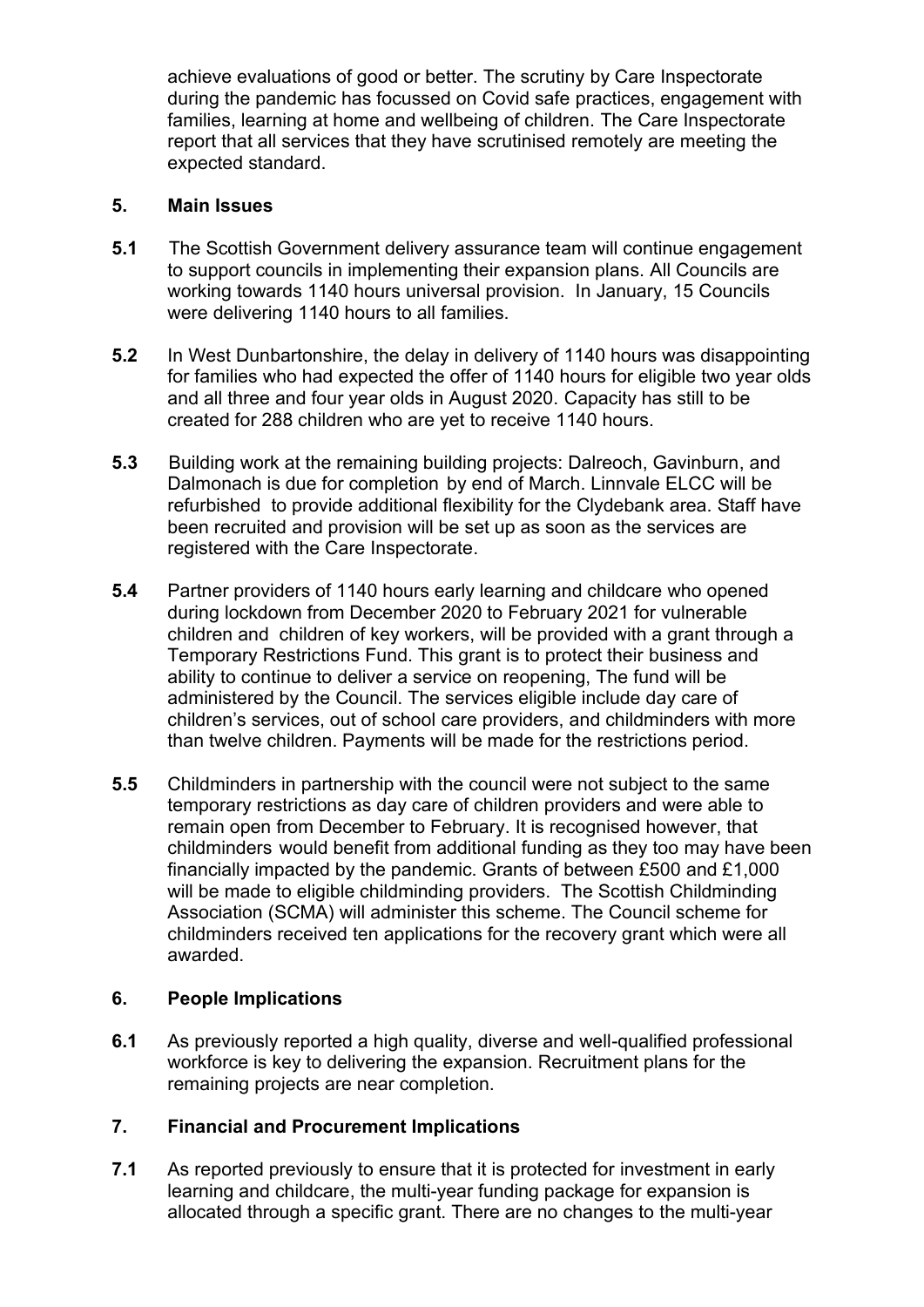funding allocation to this authority; figures are cumulative. The multi-year allocations for West Dunbartonshire:

| <b>Financial Year</b> | <b>Revenue</b> | <b>Capital</b> |
|-----------------------|----------------|----------------|
|                       | £m             | £m             |
| 2018/19               | 1.410          | 0.580          |
| 2019/20               | 5.268          | 2.380          |
| 2020/21               | 8.717          | 4.480          |
| 2021/22               | 9.723          | 5.880          |

**7.2** In December it was reported that financial flexibility from the Early Learning and Childcare Grant for 2020/21 was necessary. The available flexibility has been reviewed to take account of projects due for completion by April 2021. See Appendix 1, The Early Learning & Childcare Financial Phasing Plan 2018 - 2022.

### **8. Risk Analysis**

#### **8.1 The Key Risks:**

- delays in delivery of building work would impact the statutory entitlement of 1140 hours for the remaining 3 and 4 year olds and eligible 2 year olds yet to receive this;
- delays in the delivery of the statutory entitlement would impact families and their children unfairly.

### **9. Equalities Impact Assessment (EIA)**

**9.1** An EIA for the Expansion Plan was undertaken previously. There was no requirement to undertake another EIA for the purposes of this report as it is providing an update to Committee on the expansion.

#### **10. Consultation**

- **10.1** Regular consultation with stakeholders including parents and carers, ELC staff, Unions, Council partners in the project and partner ELC providers continues through the various WDC fora and regular meetings.
- **10.2** Legal Services and the Section 95 Officer have been consulted in relation to the content of this report.

### **11. Strategic Assessment**

**11.1** This report reflects the Council's aspiration to have a strong local economy, improved employment opportunities and efficient and effective frontline services that improve the everyday lives of residents. These are strategic priorities for 2017-2022.

**Laura Mason**  Chief Education Officer